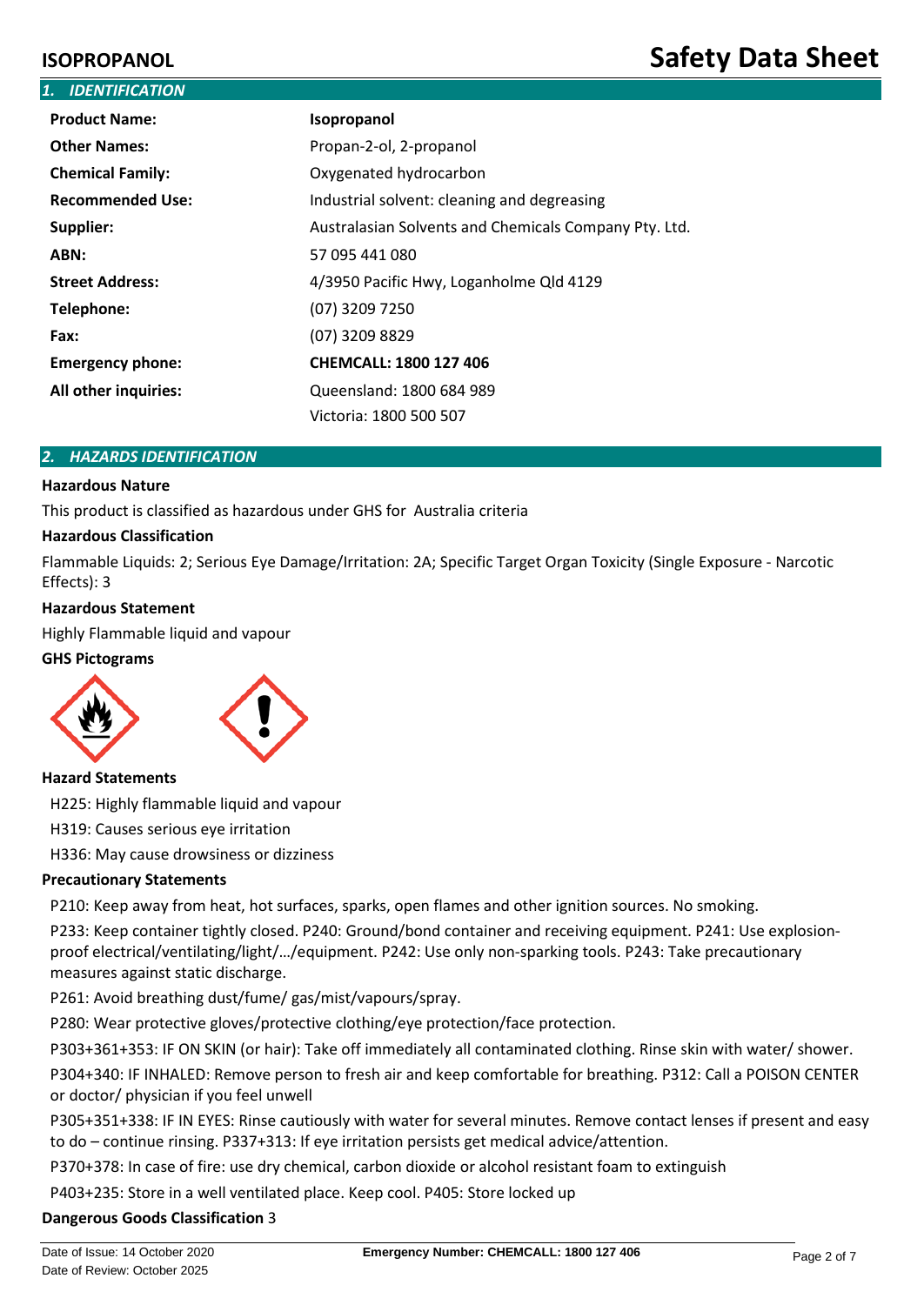# **Poisons Schedule** None

**Signal Word** DANGER

|  | 3. COMPOSITION: Information on Ingredients |  |
|--|--------------------------------------------|--|
|--|--------------------------------------------|--|

| <b>Chemical Ingredient</b> | CAS No. | ∣ (%v/v)<br><b>Proportion</b> |
|----------------------------|---------|-------------------------------|
| Isopropyl Alcohol          | 67-63-0 | -99                           |

# *4. FIRST AID MEASURES*

### **For advice, contact Poisons Information Centre (Phone Australia: 13 1126) or a doctor.**

### **Ingestion**

If swallowed, DO NOT induce vomiting. Keep at rest. Seek immediate medical attention.

### **Eye Contact**

Flush eyes with large amounts of water until irritation subsides. Seek immediate medical attention.

### **Skin Contact**

Flush area with large amounts of water and wash area with soap if available. Remove contaminated clothing, including shoes, and launder before reuse. Seek medical attention for skin irritations.

### **Inhalation**

Using proper respiratory protection, immediately remove the affected victim from exposure. Administer artificial respiration if breathing is stopped. Keep at rest. Seek immediate medical attention.

# **First Aid facilities**

Provide eye baths and safety showers.

# **Medical Attention**

Treat according to symptoms. Avoid gastric lavage: risk of aspiration of product to the lungs with the potential to cause chemical pneumonitis.

# *5. FIRE FIGHTING MEASURES*

Shut off product that may 'fuel' a fire if safe to do so. Allow trained personnel to attend a fire in progress, providing firefighters with this Safety Data Sheet. Prevent extinguishing media from escaping to drains and waterways.

### **Suitable extinguishing media**

Dry chemical, carbon dioxide, alcohol-resistant foam or water.spray.

Do not use straight streams of water.

# **Hazards from combustion products**

Carbon dioxide and carbon monoxide

# **Precautions for fire fighters and special protective equipment**

Full protective clothing and self-contained breathing apparatus

**Hazchem Code:** • 2YE

# *6. ACCIDENTAL RELEASE MEASURES*

### **Emergency Procedures**

Prevent fluid from escaping to drains and waterways. Contain leaking packaging in a containment drum. Prevent vapours from building up in confined areas. Ensure that drain valves are closed at all times. Clean up and report spills immediately.

### **Methods and materials for containment**

### **Major Land Spill**

- Eliminate sources of ignition.
- Warn occupants of downwind areas of possible fire and explosion hazard.
- Prevent liquid from entering sewers, watercourses, or low-lying areas.
- Keep the public away from the area.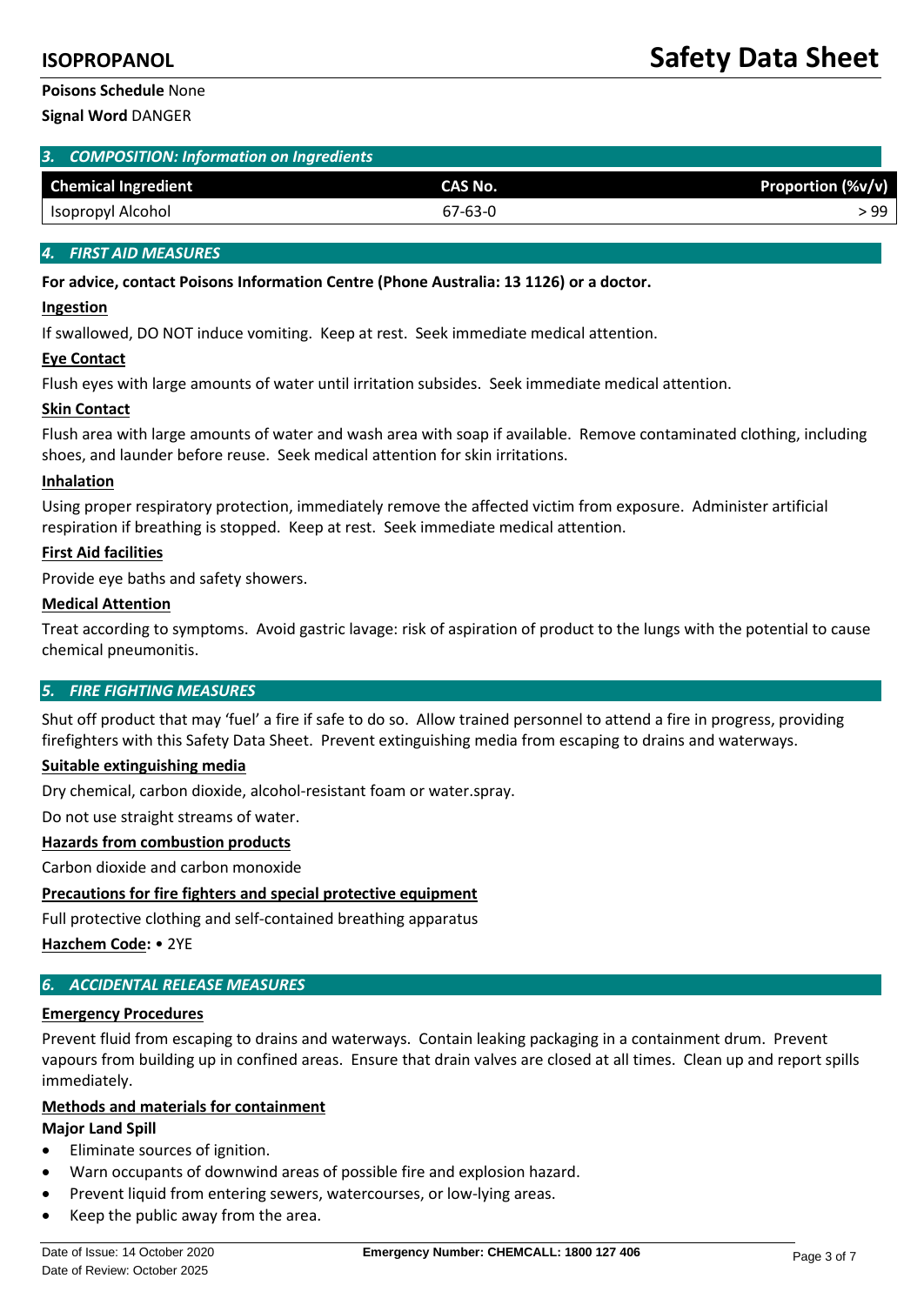- Shut off the source of the spill if possible and safe to do so.
- Advise authorities if substance has entered a watercourse or sewer or has contaminated soil or vegetation.
- Take measures to minimise the effect on the ground water.
- Contain the spilled liquid with sand or earth.
- Recover by pumping use explosion proof pump or hand pump or with a suitable absorbent material.
- Consult an expert on disposal of recovered material and ensure conformity to local disposal regulations.
- See "First Aid Measures" and "Stability and Reactivity"

# **Major Water Spill**

- Eliminate any sources of ignition.
- Warn occupants and shipping in downwind areas of possible fire and explosion hazard.
- Notify the port or relevant authority and keep the public away from the area.
- Shut off the source of the spill if possible and safe to do so.
- Confine the spill if possible.
- Remove the product from the surface by skimming or with suitable absorbent material.
- Consult an expert on disposal of recovered material and ensure conformity to local disposal regulations.
- See "First Aid Measures" and "Stability and Reactivity".

# *7. HANDLING AND STORAGE*

# **Precautions for safe handling**

This product is flammable. Do not open near open flame, sources of heat or ignition. No smoking. Keep container closed. Handle containers with care. Open slowly to control possible pressure release. Use grounding leads to avoid discharge (electrical spark).

### **Conditions for safe storage**

Store in a cool, dry place away from direct sunlight. Do not pressurise, cut, heat or weld containers - residual vapours are flammable. This product is flammable and will fuel a fire in progress.

### **Incompatible materials**

Natural Rubber, Butyl Rubber, EPDM, Polystyrene, acid anhydrides, acid chlorides, oxidants, food and feedstuffs.

### *8. EXPOSURE CONTROLS: PERSONAL PROTECTION*

### **National Exposure Standards**

The time weighted average concentration (TWA) for this product is: 983 mg/m<sup>3</sup> (400 ppm), which means the highest allowable exposure concentration in an eight-hour day for a five-day working week. The short-term exposure limit (STEL) is: 1230 mg/m<sup>3</sup> (500 ppm), which is the maximum allowable exposure concentration at any time. Products may be identified as skin sensitisers, indicated as (Sen), which means that the product will induce ever-increasing adverse effects with subsequent exposure, such as loss of feeling in extremities, or pain or irritation on contact with the product. Where (Sk) appears, the product will be easily absorbed to the skin, risking overexposure and symptoms similar to Ingestion or Inhalation. applies in this case. Refer: Section 11: Toxicological Effects.

### **Biological limit values**

No data available

### **Engineering Controls: Ventilation**

The use of local exhaust ventilation is recommended to control process emissions near the source. Laboratory samples should be handled in a fume hood. Provide mechanical ventilation of confined spaces. Use explosion-proof ventilation equipment.

### **Personal Protective Equipment**

**Respiratory Protection:** Where concentrations in air may exceed the limits described in the National Exposure Standards, it is recommended to use a half-face filter mask to protect from overexposure by inhalation. A type "A" filter material is considered suitable for this product.

**Eye Protection:** Always use safety glasses or a face shield when handling this product.

**Skin/ Body Protection:** Always wear long sleeves and long trousers or coveralls, and enclosed footwear or safety boots when handling this product. It is recommended that chemical resistant gloves (e.g. PVC) be worn when handling this product.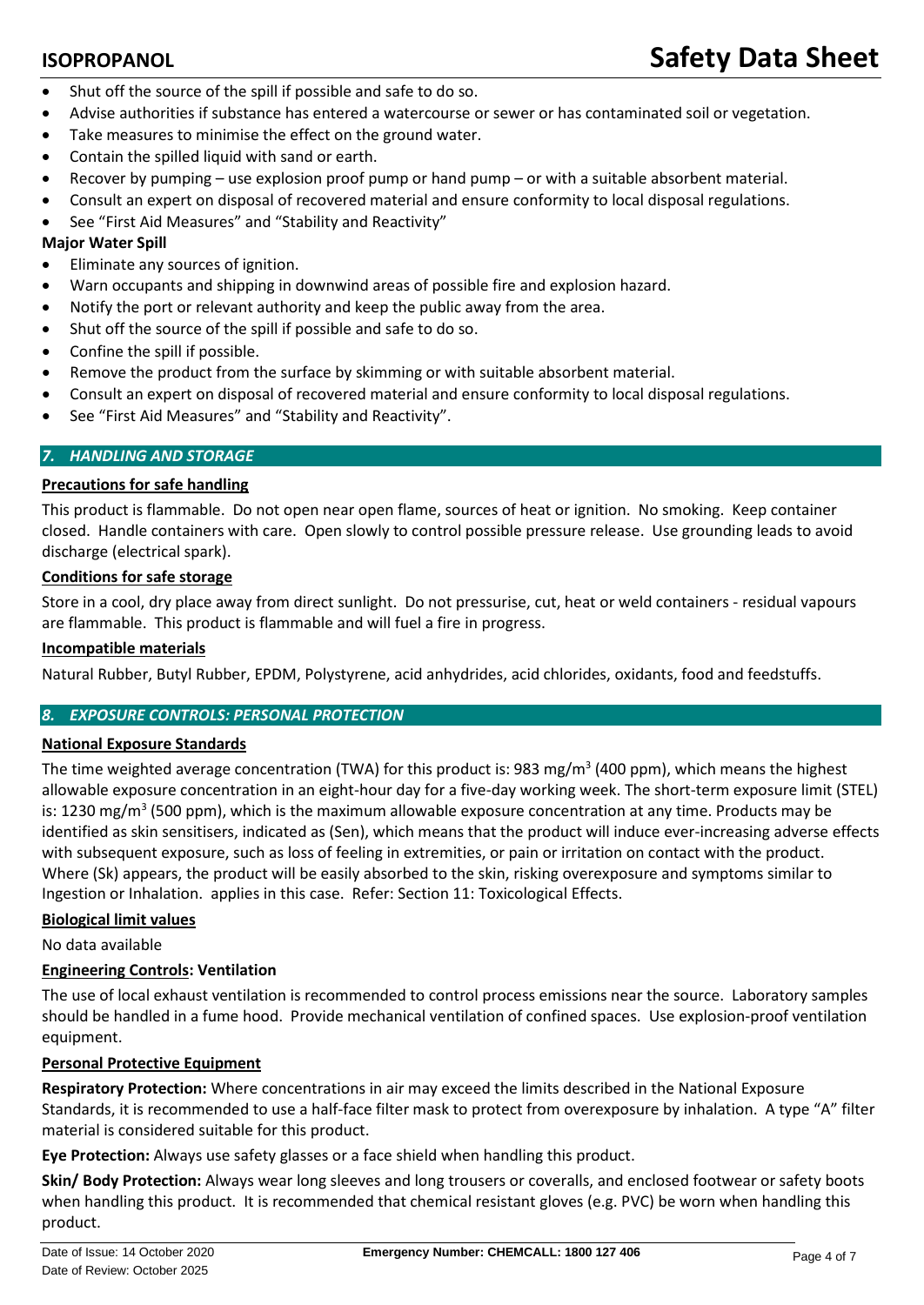# **ISOPROPANOL Safety Data Sheet**

| 9. PHYSICAL AND CHEMICAL PROPERTIES |                            |                          |  |  |  |  |  |
|-------------------------------------|----------------------------|--------------------------|--|--|--|--|--|
| Property                            | <b>Unit of measurement</b> | <b>Typical value</b>     |  |  |  |  |  |
| Appearance                          |                            | Clear, colourless liquid |  |  |  |  |  |
| Boiling Point/ Range                | $^{\circ}C$                | 80-83                    |  |  |  |  |  |
| Flash Point                         | $\rm ^{\circ}C$            | 11.7                     |  |  |  |  |  |
| Density @ 15°C                      | g/ml                       | 0.79                     |  |  |  |  |  |
| Vapour Pressure @ 20°C              | kPa                        | 4.4 kPa @20degC          |  |  |  |  |  |
| Explosive Limits (LEL - UEL)        | %                          | $2.0 - 12.0$             |  |  |  |  |  |
| Vapour Density @ 20°C               | kPa                        | 2.1                      |  |  |  |  |  |
| <b>Autoignition Temperature</b>     | $\rm ^{\circ}C$            | 456                      |  |  |  |  |  |
| Viscosity @ $20^{\circ}$ C          | cSt                        | 2.1 cP @25degC           |  |  |  |  |  |
| <b>Percent Volatiles</b>            | %                          | 100                      |  |  |  |  |  |
| Solubility with Water               | % $w/w$                    | Soluble                  |  |  |  |  |  |
|                                     |                            | 1000 g/L @25degC         |  |  |  |  |  |

The values listed are indicative of this product's physical and chemical properties. For a full product specification, please consult the Product Data Sheet.

### *10. STABILITY AND REACTIVITY*

### **Chemical Stability**

Stable at room temperature and pressure

### **Conditions to avoid**

Sources of heat and ignition, open flames.

### **Hazardous decomposition products**

Carbon dioxide, carbon monoxide and organic complexes on incomplete burning/oxidation

#### **Hazardous reactions**

Contact with metals may evolve flammable hydrogen gas.

Stored mixtures with MEK produce explosive peroxides. Increased rate of peroxide formation with Isobutanol. Peroxide production sharply decreases the Autoignition Temperature. Violent, explosive re

### **Hazardous Polymerisation**

Will not occur

### *11. TOXICOLOGICAL INFORMATION*

### **Acute Effects**

#### *Ingestion*

Material is of low oral toxicity, however instances of acute intoxication have been reported.

A single lethal dose for humans is approx. 250ml, however 100ml can be fatal. Symptoms of overexposure include: flushing, pulse rate decrease, blood pressure lowering, anaesthesia, narcosis, headaches, dizziness, mental depression, hallucinations, distorted perceptions, respiratory depression, abdominal pain, cramps, nausea or vomiting. Unconsciousness or death is possible following massive exposure.

### *Eye Contact*

Liquid and vapour are irritating to eyes. Direct contact with liquid can cause corneal burns.

### *Skin Contact*

This product may be irritating to the skin with prolonged exposure. It may result in dryness and cracking.

#### *Inhalation*

This product is irritating to the respiratory tract. In high doses, this product has narcotic effects. Symptoms include nausea, headache, light headedness, drowsiness, ataxia and deep narcosis.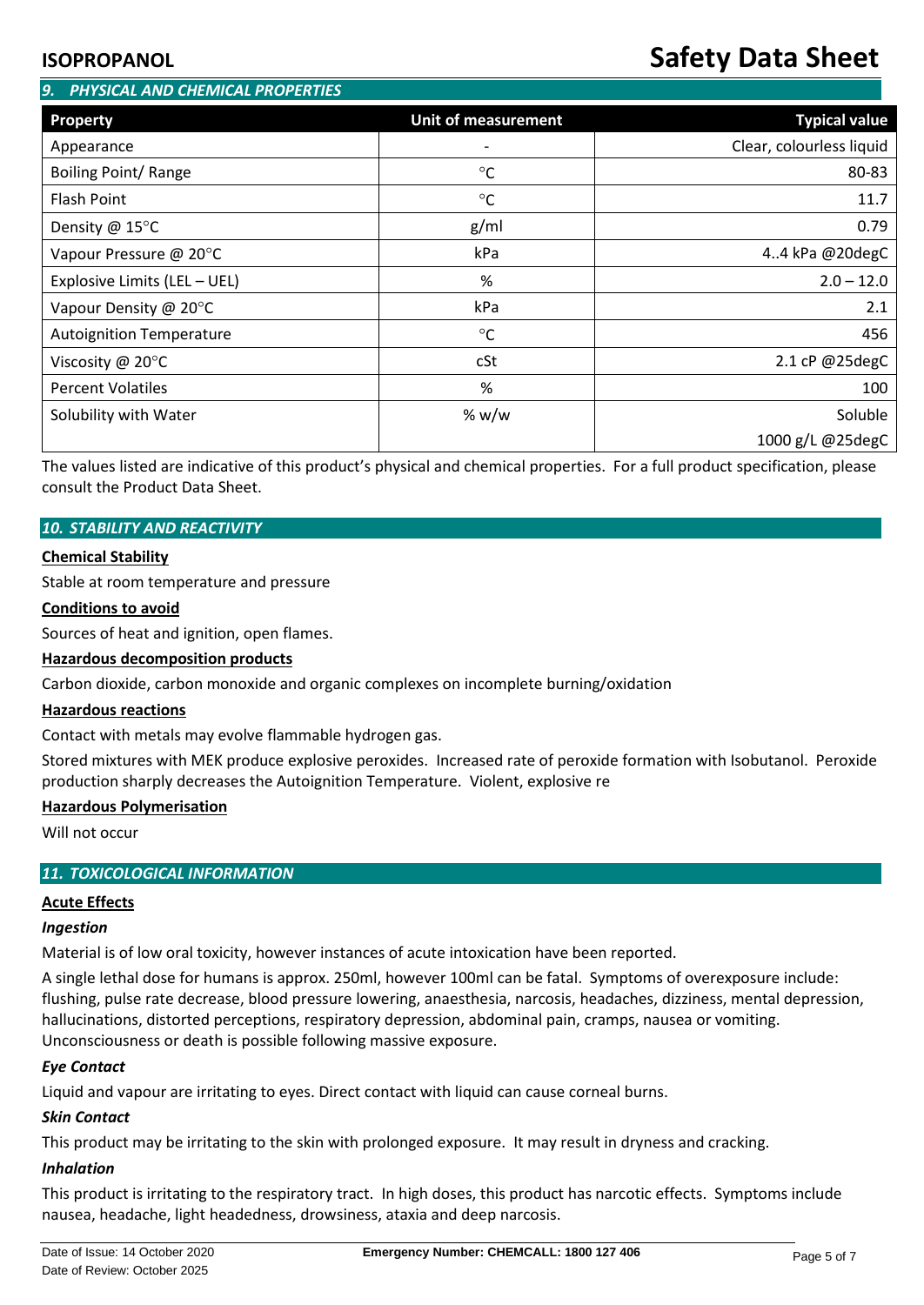# **ISOPROPANOL Safety Data Sheet**

# **Chronic Effects**

A slight tolerance to this product can be acquired. This product is easily absorbed by the skin yielding a narcotic action. Overexposure may not be immediately determined for those who have built a tolerance. Abuse of this product will be harmful. People with pre-existing liver or kidney conditions must avoid unnecessary product exposure (metabolises similarly to ethanols).

# **Other Health Effects Information**

Based on available data, not considered to be carcinogenic, mutagenic or toxic to reprodution.

Carcinogenicity: IARC Group 3, ACGIH Category A4 (Not classifiable as a human carcinogen)

Mutagenicity: Mutagenicity : Not classified. In vitro- Ames test: Negative; sister chromatid exchange assay: Negative; In vivo- micronucleus test (mouse bone marrow cells): Negative

Reproductive toxicity : Not classified. NOEL Parental<500 mg/kg bw/day; NOEL F1, F2=400 mg/kg bw/day

# **Toxicological Information**

LD<sub>50</sub> (oral, rat) 5,280 mg/kg bw, LD<sub>50</sub> (dermal, rabbit) 12,870 mg/kg bw LC<sub>50</sub> (inhalation, rat) 72.6 mg/L

# *12. ECOLOGICAL INFORMATION*

# **Ecotoxicity**

# **Aquatic Toxicity**

Fish Toxicity (rainbow trout, goldfish, bluegill): LC50(*Pimephales promelas*) = 9640mg/L/96 h

Blue-green algae (Toxicity threshold 7-8 days): Not available

Green algae (Toxicity threshold 7-8 days): Not available

Daphnia Magna EC50 (24 hr): EC50 (*daphnia magna*) > 10,000 mg/L/48 h

### **Persistence/ degradability**

Readily biodegradable. BOD5 = 49 % (Biological Oxygen Demand). Log  $K_{\text{OW}} = 0.05$ .

Bioaccumulation is not expected. BCF = 1

# **Mobility**

This product is highly volatile and will rapidly evaporate to the air if released into the water

# *13. DISPOSAL CONSIDERATIONS*

### **Disposal Methods**

Empty packaging should be taken for recycling, recovery or disposal through a suitably qualified or licensed contractor. Care should be taken to ensure compliance with national and local authorities. Packaging may still contain fumes and vapours that are flammable and harmful. Ensure that empty packaging is allowed to dry.

# **Special Precautions for Landfill or Incineration**

This product is NOT suitable for disposal by either landfill or via municipal sewers, drains, natural streams or rivers. This product must be disposed as chemical waste in accordance with the local authority.

### *14. TRANSPORT INFORMATION*

|                                       | <b>Road and Rail Transport</b> | <b>Marine Transport</b>               |                    | <b>Air Transport</b>                  |                    |
|---------------------------------------|--------------------------------|---------------------------------------|--------------------|---------------------------------------|--------------------|
| UN No.                                | 1219                           | UN No.                                | 1219               | UN No.                                | 1219               |
| <b>Proper Shipping</b><br><b>Name</b> | <b>ISOPROPANOL</b>             | <b>Proper Shipping</b><br><b>Name</b> | <b>ISOPROPANOL</b> | <b>Proper Shipping</b><br><b>Name</b> | <b>ISOPROPANOL</b> |
| <b>DG Class</b>                       | 3                              | <b>DG Class</b>                       | 3                  | <b>DG Class</b>                       | 3                  |
| Sub. Risk                             | None                           | Sub. Risk                             | None               | Sub. Risk                             | None               |
| Pack Group                            | Ш                              | Pack Group                            |                    | Pack Group                            | Ш                  |
| Hazchem                               | • 2YE                          | Hazchem                               | $\bullet$ 2YE      | Hazchem                               | $\bullet$ 2YE      |

# **Dangerous Goods Segregation**